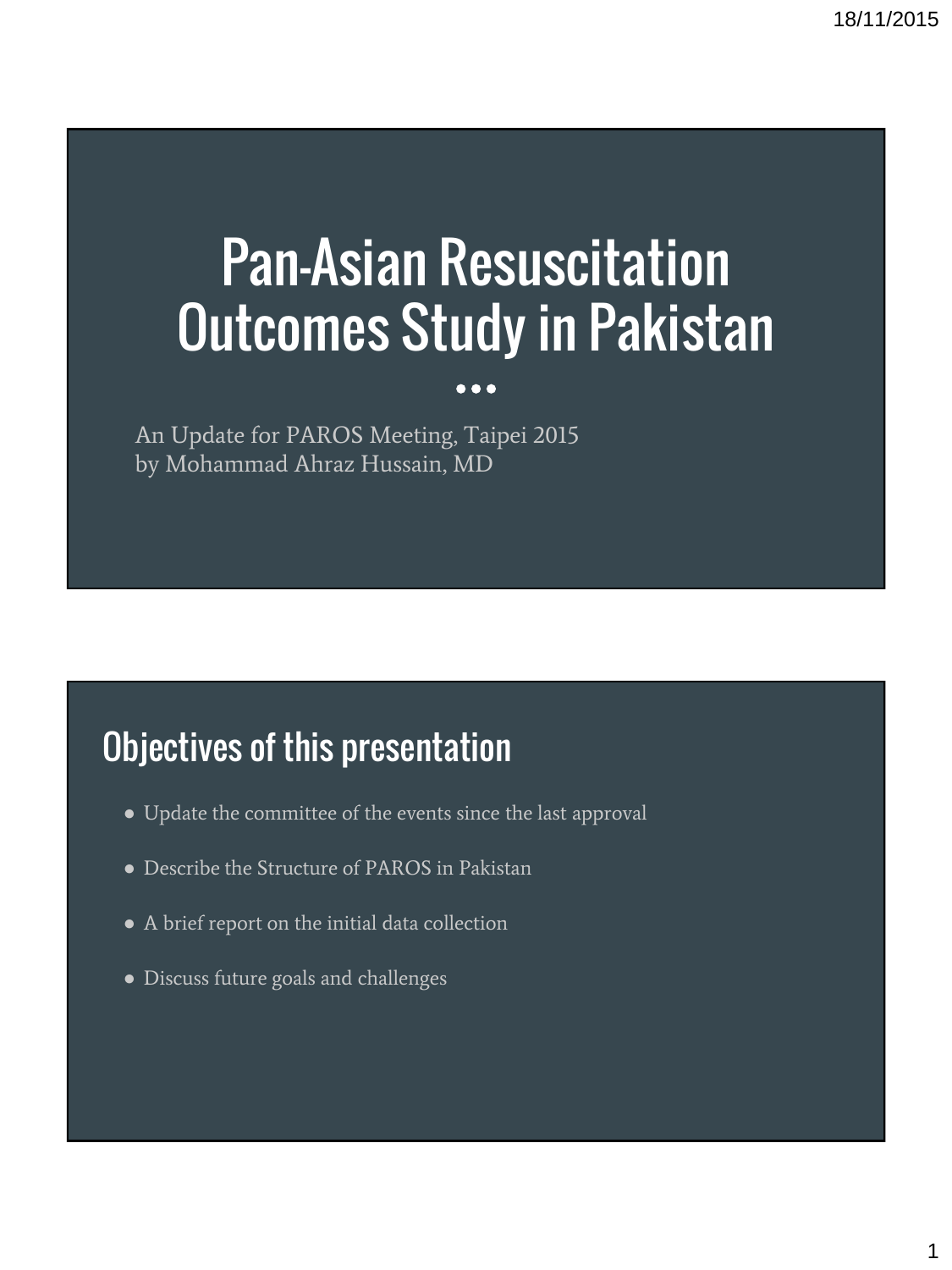## Events Since Last PAROS Meeting

December- January 2015

IRB approvals from Tabba Heart Insitute and Civil Hospital

February to July 2015

Internal review process of grant at AKU by the Research Office

MOU signing and execution between Singapore Clinical Research Institute and Aga Khan University involved the legal, finance, HR and research offices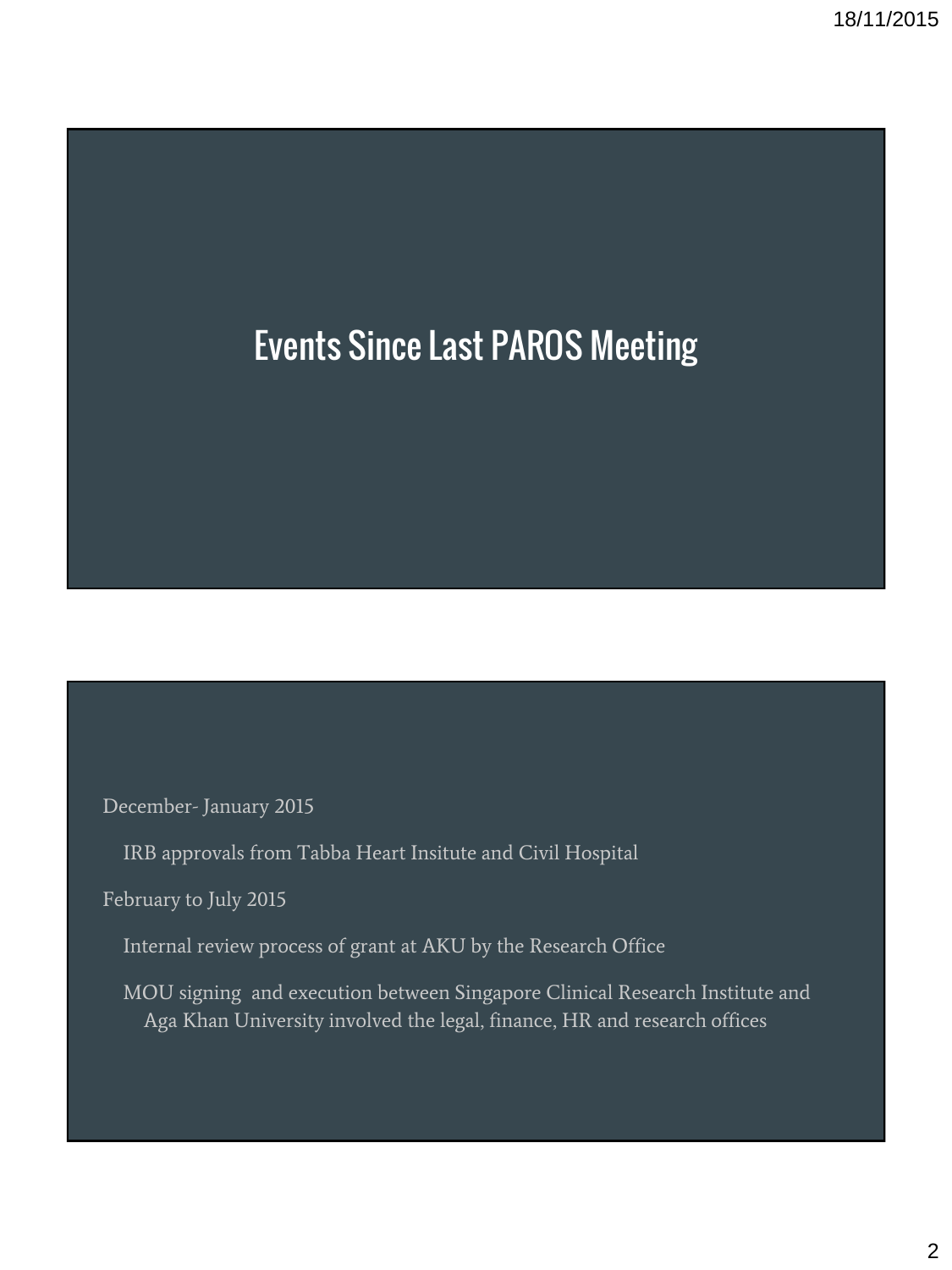August -September 2015

Hiring and training of Personnel

Meeting with Dr. Marcus (Principal Investigator of the main study in Singapore) at the Annual Emergency Medicine Conference of the Aga Khan University Hospital

Pilot Data Collection drives

October 2015

● Data Collection started at all 3 sites

# STRUCTURE OF PAROS in PAKISTAN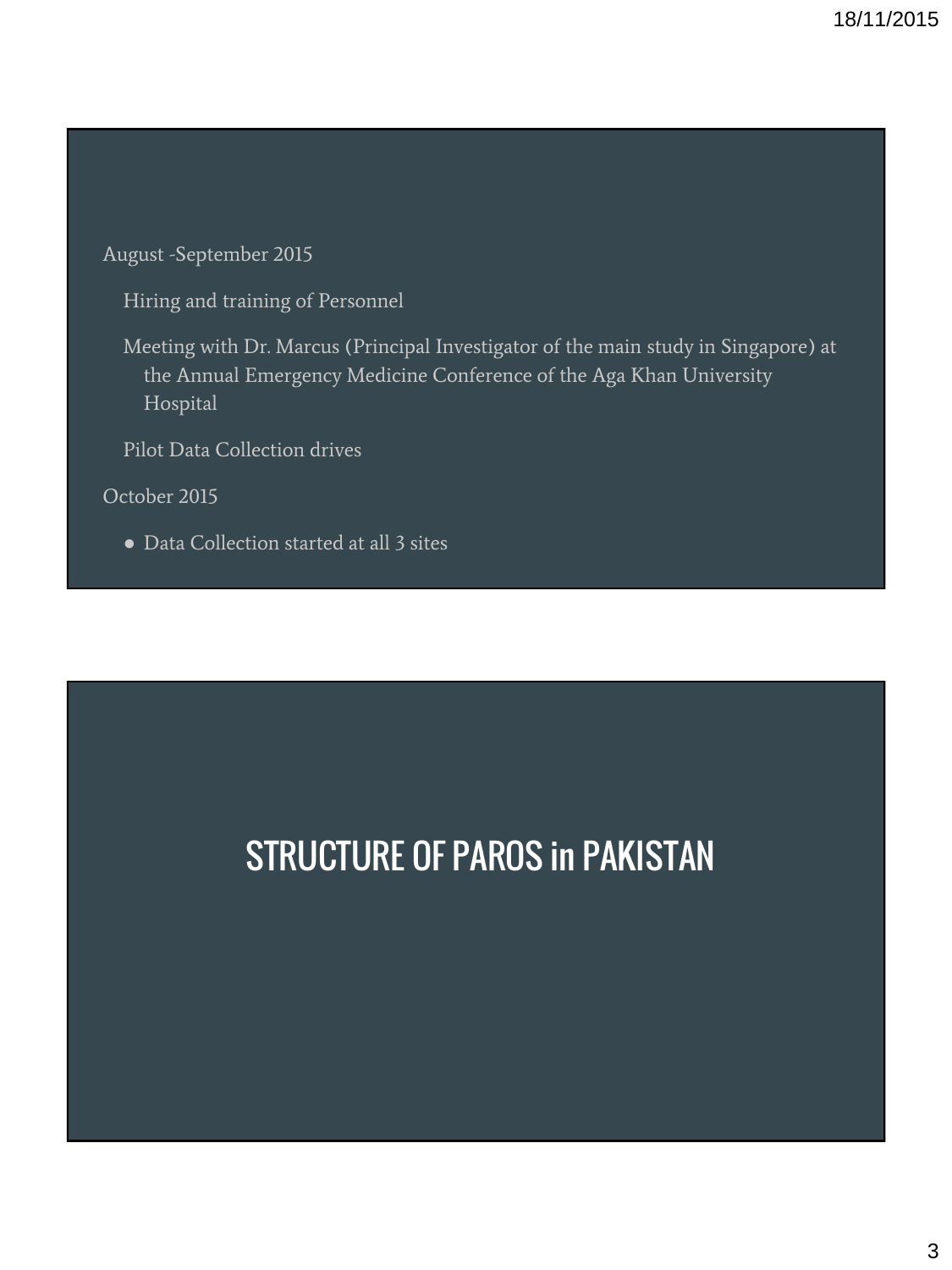Three tertiary care hospitals

- 1. Aga Khan University Hospital
- 2. Tabba Heart Institute
- 3. Civil Hospital Karachi

EMS Organization

Aman Health Care Services

#### Data Collection Process

#### Mechanism:

- Data collector tracks all blue codes in the ER daily from 8am to 6 pm
- Obtains contact phone numbers of attendants
- Reviews the patient's history to assess the status as "out of hospital cardiac arrest'' vs 'dead on site' vs 'arrest in the ER'
- Reviews the patient's management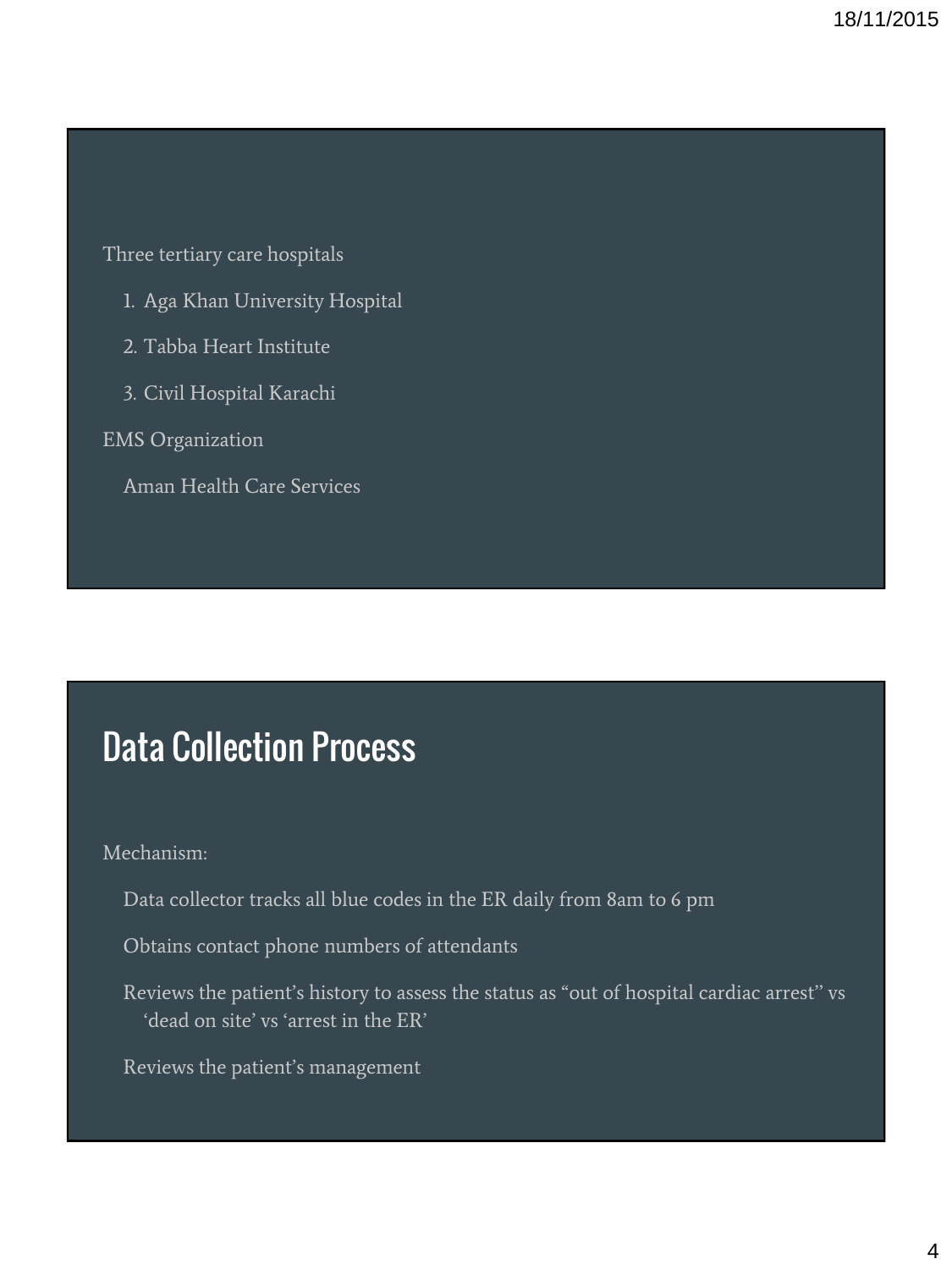Calls the attendant within 2-3 days to inquire about the pre-hospital details

- For EMS cases, Aman Health Care Services are contacted within 24 hours to inquire about dispatch information and EMS related data
- Patients that present overnight are traced via the respective hospital's CPR data next morning

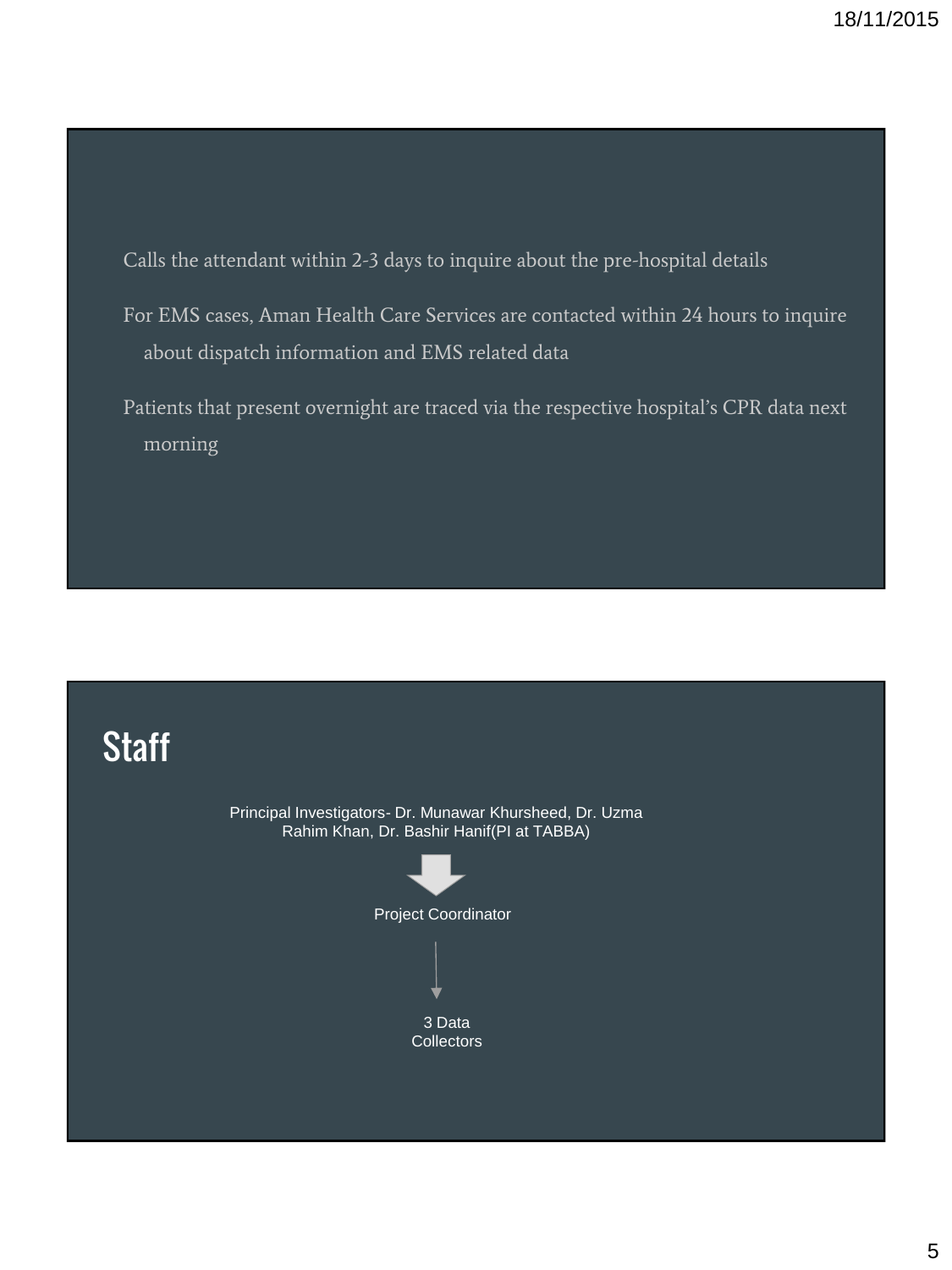

# Patients' mode of transport

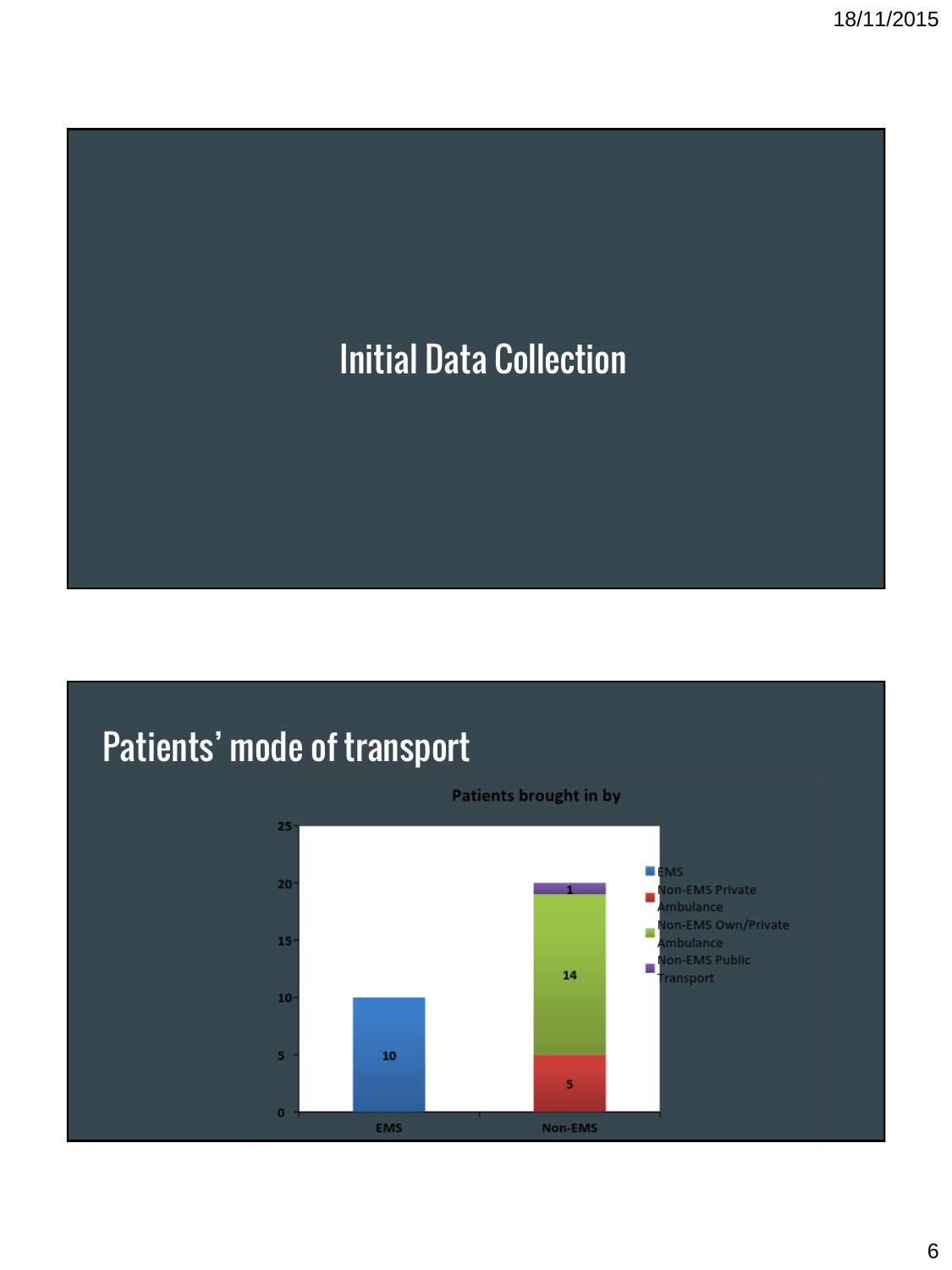

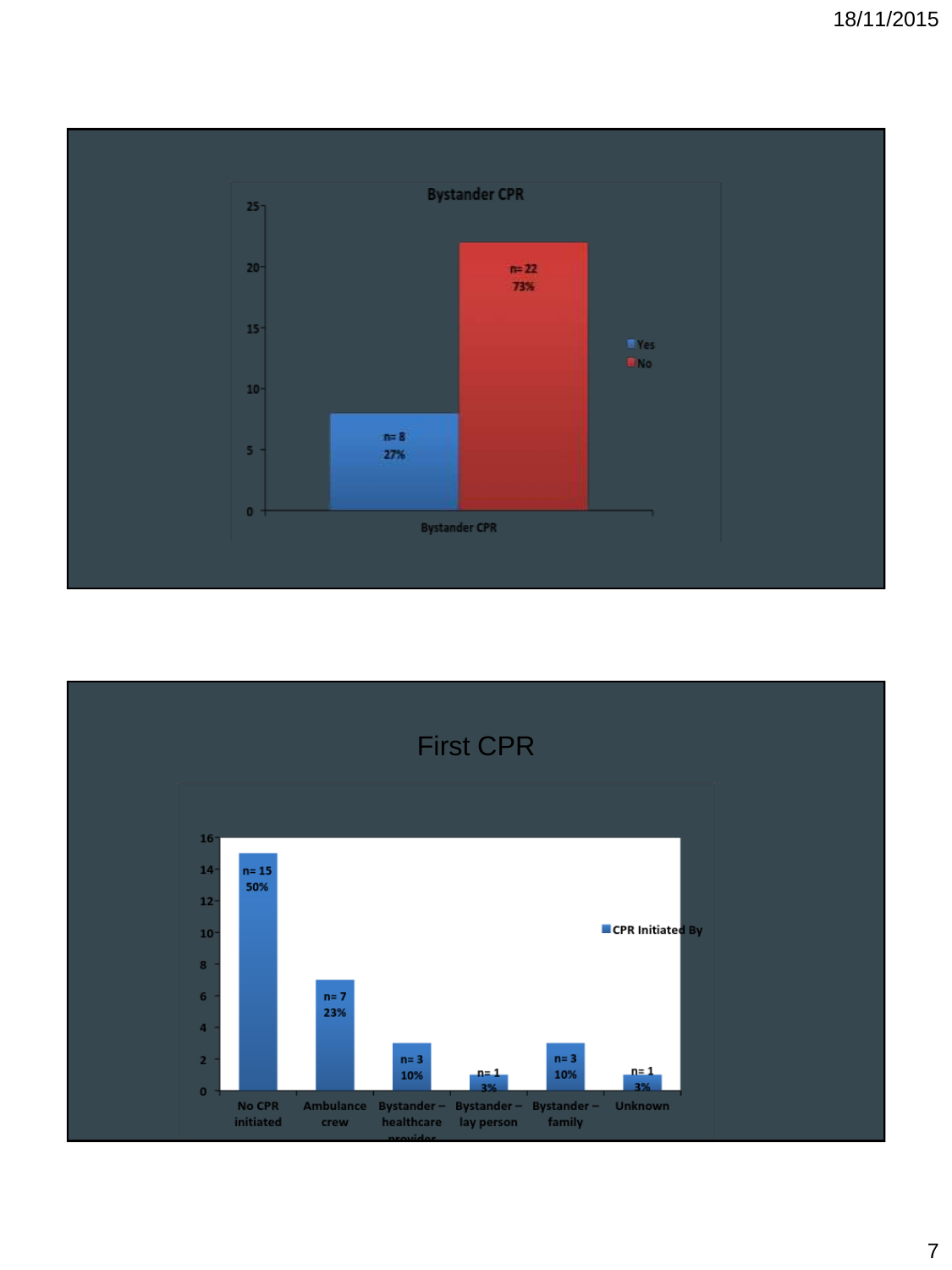